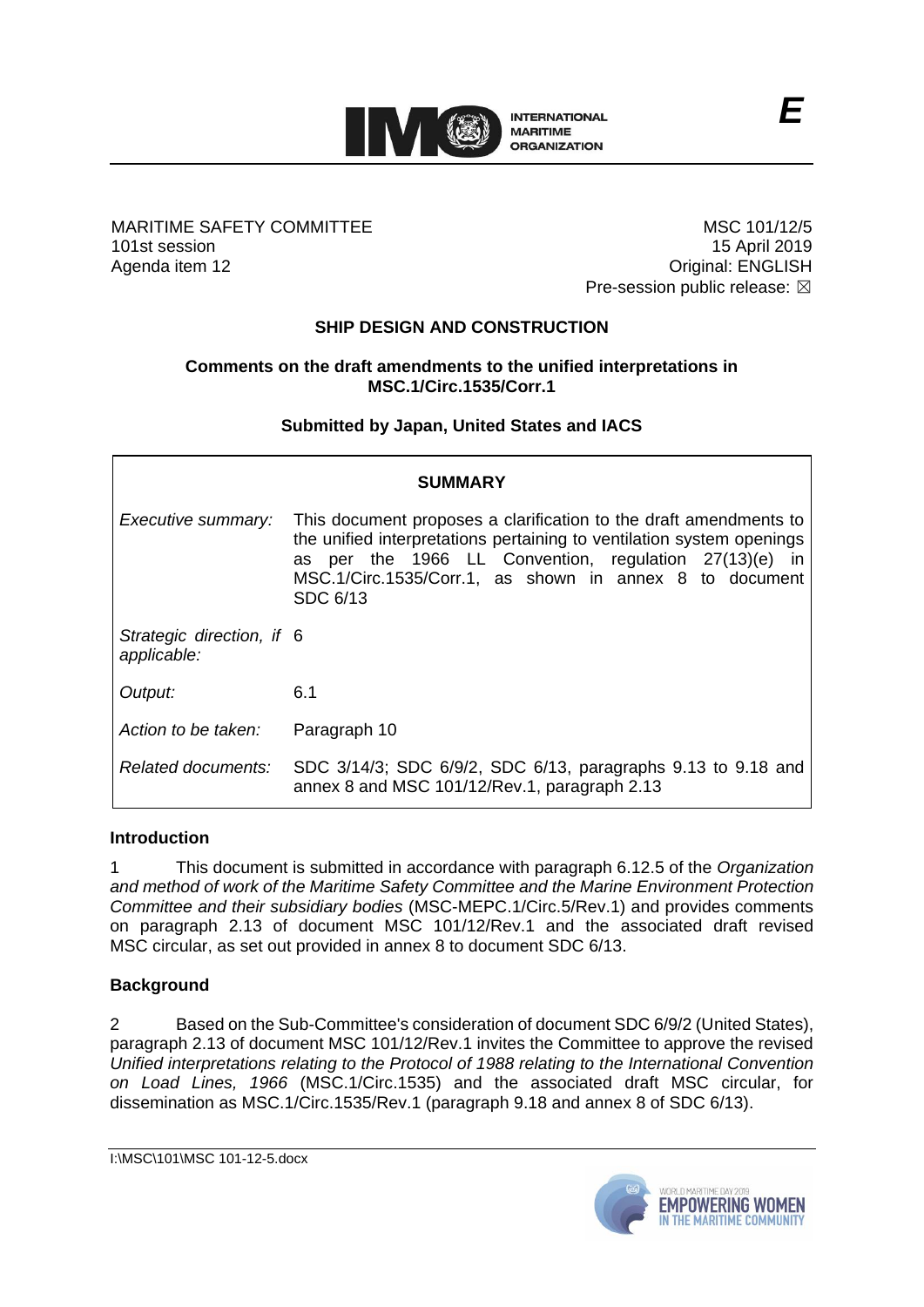#### **Discussion**

3 The co-sponsors note that MSC.1/Circ.1535 has been corrected to include the interpretation of LL regulation 27(13)(e).

4 The proposed revision to the unified interpretation of LL regulation 27(13)(e) as shown in annex 8 to document SDC 6/13, is limited to "unprotected openings":

"Unprotected openings include ventilators (complying with regulation 19(4) of the International Convention on Load Lines, 1966) that for operational reasons have to remain open to supply air to the engine room, or emergency generator room or closed ro-ro and vehicle spaces (if the same is considered buoyant in the stability calculation or protecting openings leading below) for the effective operation of the ship. Where it is not technically feasible to treat some closed ro-ro and vehicle space ventilators as unprotected openings, Administrations may allow an alternative arrangement that provides an equivalent level of safety."

5 However, the co-sponsors note that LL regulation 27(13)(e) refers to both "protected" and "unprotected" openings:

"The Administration shall give consideration to the potential hazard presented by protected or unprotected openings which may become temporarily immersed within the range of residual stability".

6 In reviewing the initially impetus for developing this unified interpretation, the co-sponsors not that the executive summary of the initiating document SDC 3/14/3 (IACS) states:

"This document provides, in the annex, draft IACS unified interpretations with respect to the treatment of ventilators, fitted with weathertight closing appliances, serving machinery spaces which are required to remain open and are, therefore, considered as a point of downflooding".

7 From the above, it is clear that ventilators that are not fitted with weathertight covers (i.e. those ventilators exempted from being fitted with weathertight covers under LL regulation 19(3) due to their excessive height) are to be considered as downflooding points and therefore do not need an interpretation.

8 However, as noted in document SDC 3/14/3, the concern is with respect to the treatment of ventilators as a downflooding point that:

- .1 are fitted with weathertight closing appliances (as per LL regulation 19(4), excluding the exemption provided therein); and
- .2 for operational reasons, must remain open to supply air to the space they serve.